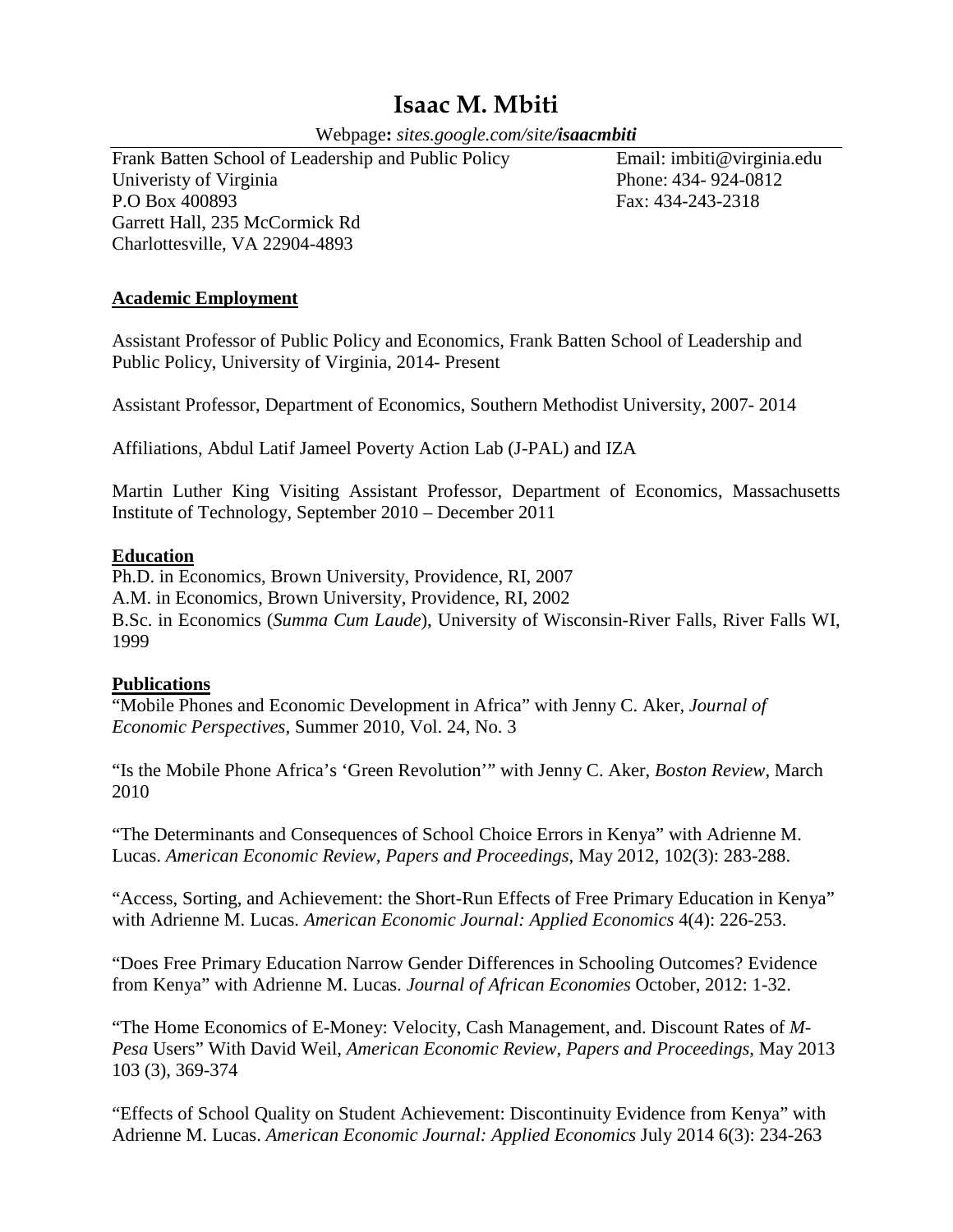# **Publications (continued)**

"Youth Unemployment in Ghana" with Kim Lehrer, in *Youth and Employment in Sub-Saharan Africa: Working but Poor* edited by Hiroyuki Hino and Gustav Rainis. Routledge Press (2014)

"Mobile Money: The Impact of M-Pesa in Kenya" with David Weil, in *NBER Volume on African Economic Successes*, edited by Sebastian Edwards, Simon Johnson and David Weil, University of Chicago Press (forthcoming)

# **Working Papers**

"Monsoon Wedding? The Effect of Female Labor Demand on Marriage Markets in India"

"Vocational Education in Kenya: Evidence from a Randomized Evaluation Among Youth" with Joan Hicks, Michael Kremer, and Edward Miguel

## **Reports (with links)**

["Access and Quality: A Review of the Kenyan Education Sector"](http://www.povertyactionlab.org/sites/default/files/publications/Access%20and%20Quality%20in%20the%20Kenyan%20Education%20System%202011.06.22.pdf) with Rachel Glennester, Michael Kremer and Kudzai Takavarasha. Office of the Prime Minister of Kenya/ Japan International Cooperation Agency (JICA), 2011

["Vocational Education Voucher Delivery and Labor Market Returns: A Randomized Evaluation](http://siteresources.worldbank.org/INTHDOFFICE/Resources/VocEd_SIEF_Report_2011-04-07_final.pdf)  [among Kenyan Youth"](http://siteresources.worldbank.org/INTHDOFFICE/Resources/VocEd_SIEF_Report_2011-04-07_final.pdf) with Joan Hicks, Michael Kremer and Edward Miguel. Report for Spanish Impact Evaluation Fund (SIEF), World Bank, Washington, DC, 2011

"Youth and Livelihoods: A Review of Technical and Vocational Education and Training Programs for Youth" with Jamie McCasland and Holly Reed. International Rescue Committee, New York, 2011

["The Implications of Innovations in the Financial Sector on the Conduct of Monetary Policy in](http://www.theigc.org/publications/working-paper/implications-innovations-financial-sector-conduct-monetary-policy-east)  [East Africa"](http://www.theigc.org/publications/working-paper/implications-innovations-financial-sector-conduct-monetary-policy-east) with David Weil and Francis Mwega. International Growth Center Working Paper, 2012

## **Grants, Awards and Fellowships**

International Impact Evaluation Initiative (3ie): "Training for success: targeting and incentives in apprenticeship training in Ghana" \$482,000 (Co-PI with Jamie McCasland)

International Impact Evaluation Initiative (3ie): "Vocational Education in Kenya," \$194,810 (Co-PI with Jonas Hjort, Michael Kremer, and Edward Miguel)

International Growth Center: "Vocational Education in Kenya" \$107,000 (Co-PI with Jonas Hjort, Michael Kremer, and Edward Miguel)

International Growth Center: "Increasing the Development Impact of Migrant Remittances: A Field Experiment Among Kenyan Migrants in the USA," \$47,700 (Co-PI with Dean Yang)

IZA Growth and Labor Markets In Low Income Countries Programme "Start-up capital for youth: Assessing the potential of small business grants and vocational training in Kenya" \$521,291 (PI with Joan Hicks, Edward Miguel and Michael Kremer)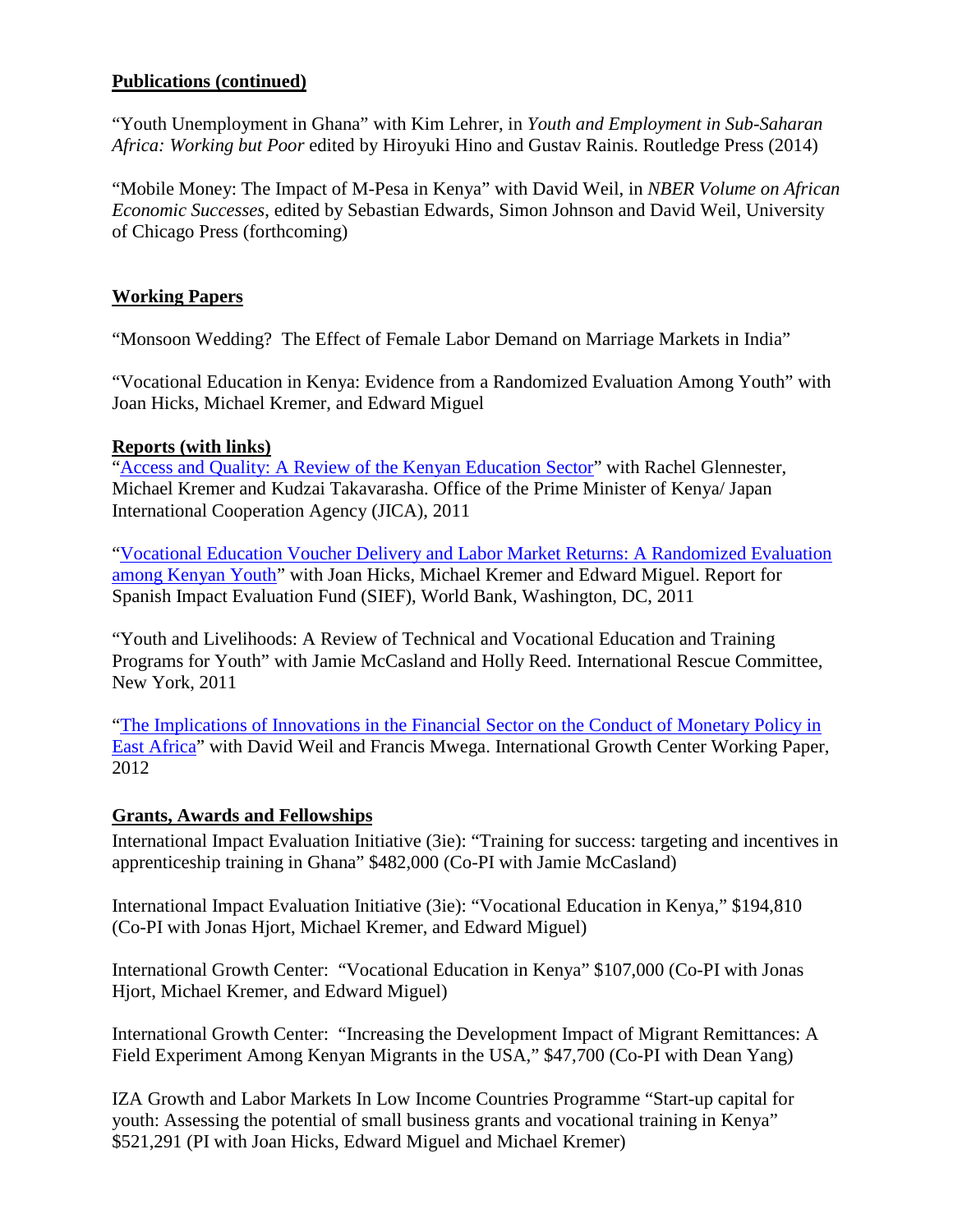# **Grants, Awards and Fellowships (continued)**

J-PAL Youth Initiative "The Returns to Apprenticeship Training in Ghana" \$50,000

National Academy of Education/Spencer Foundation Fellowship, 2010-2011 \$55,000

NBER Africa Initiative: "Mobile-Banking: The Impact of M-Pesa in Kenya," \$66,000, (Co-PI with David N. Weil)

National Science Foundation "Collaborative Research: Experimental Evidence on the Returns to Vocational Education in Kenya" \$150,023

National Institutes of Health "Estimating the Impacts of Health and Human Capital Investment on Long-Run Life Outcomes in Kenya: Evidence from Three Randomized Evaluations" (PI, Edward Miguel), Subcontract to SMU \$211,357)

University Research Council Grant, Southern Methodist University: "School Quality and Student Achievement in Kenya," 2008

Twaweza Initiative "Improving Early Grade Learning in Tanzania" (with Karthik Muralidharan) Total budget \$1,256,628

USAID Development Innovations Ventures: "Ghana National Apprenticeship Program Impact Evaluation: Effort, Incentives and Returns" \$474,000 (with Jamie McCasland)

World Bank Governance Trust Grant "Crowd-Sourcing Citizen Voices to Improve Public Service Delivery: A Pilot Study of the Huduma Platform in Kenya" \$49,000

# **Presentations**

2014: American Economic Association Annual Meeting, CSAE Conference Oxford University, Society of Labor Economics Annual Meeting, University of Edinburgh, University of Oregon, Université de Sherbrooke, University of Texas at Dallas

2013: American Economic Association Annual Meeting, Baylor Global Business Forum, World Bank, IZA/ World Bank Employment and Development Conference, Georgia Tech, Clemson, Notre Dame, Vanderbilt, Texas Empirical Conference, Johns Hopkins University, UVA, IZA Growth and Labor Markets in Developing Countries Conference.

2012: Society of Labor Economics, NOVA School of Business

2011: Boston University, Dartmouth College, Fordham University, International Growth Centre, International Rescue Committee, MIT/Harvard Joint Seminar, NBER Africa Project Conference, Paris School of Economics, Texas Empirical Conference, Toulouse University, Tufts University, University of Michigan, University of Minnesota, World Bank

2010: University of Oxford, University of Connecticut, Econometric Society World Congress, Edinburgh University, Graduate Institute Economic Seminar, NBER Africa Project Conference, NYU, Society of Labor Economics World Congress, Tulane University